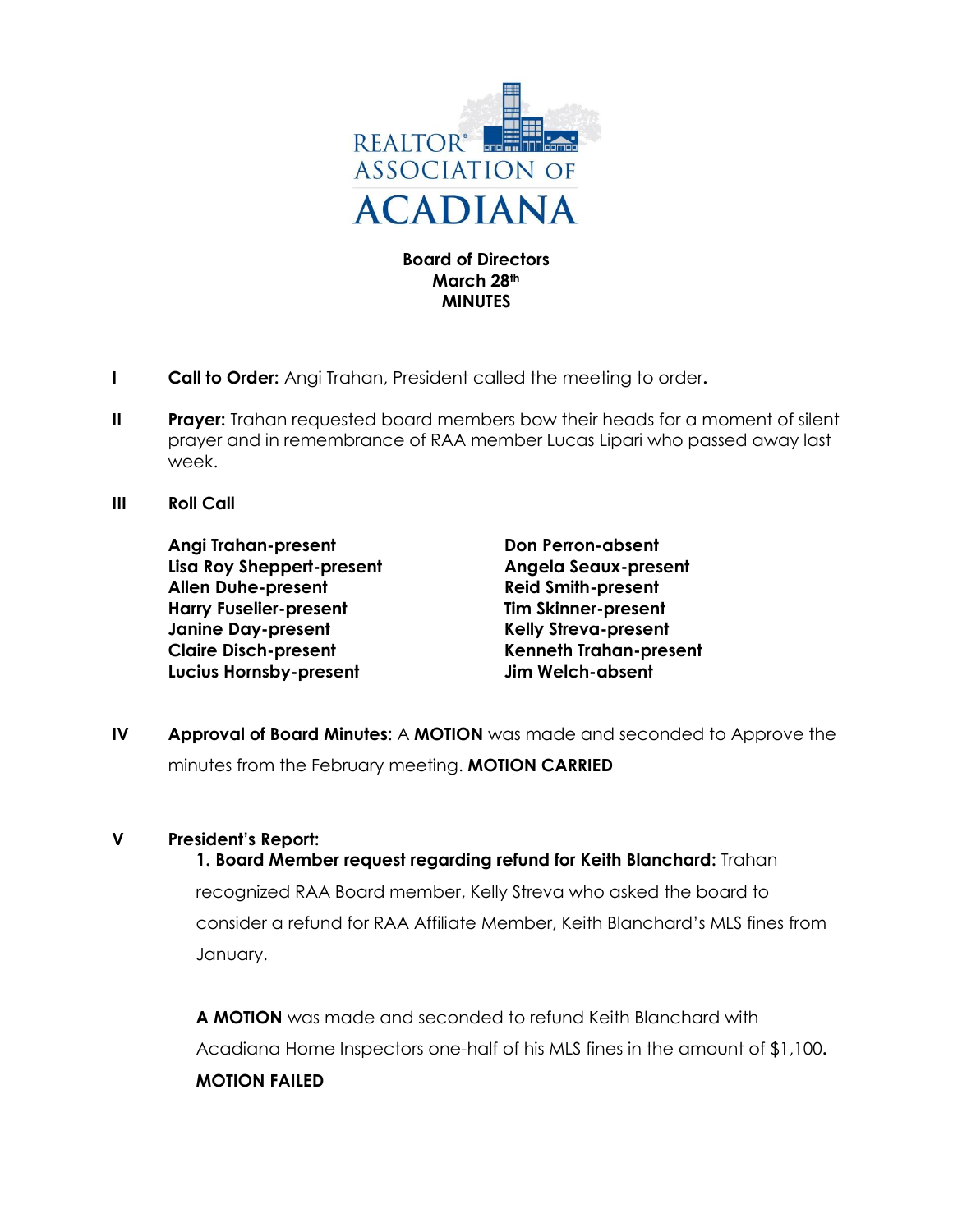**2. LPSS Tax Endorsement:** Trahan stated at the February meeting the board deferred making a decision on the issue of publicly endorsing the LPSS Tax until this March meeting. Last week RAA held a lunch and learn with Dr. Auguillard to discuss the importance of the tax. The staff emailed everyone who attended the lunch and asked for feedback. This member feedback was distributed to everyone prior to the start of today's meeting.

**A MOTION** was made and seconded to endorse the LPSS proposed tax proposal which will be on the April 29th ballot. **MOTION CARRIES with 9 votes in the affirmative and 2 opposed.**

**The RAA Board then voted by Acclamation vote to unanimously endorse the LPSS ten year, ½ cent tax proposal.** 

**3. LREC Broker/ Agent Meeting: Friday, May 12th at River Oaks:** Trahan reported two investigators with LREC visited the RAA office and would like to do a presentation on the new advertising rules as well as present information on their investigative unit. Originally the staff proposed to have this presentation at a Broker Breakfast at the RAA office. Upon further reflection, the staff and the Executive Team decided to open the presentation to the entire membership and moved the location to River Oaks since the RAA can only accommodate 75 people. The Executive team would like the board to consider offering the event free of charge for the membership as a member service. The cost would be approximately \$10 per person for breakfast.

### **A MOTION was made and seconded to agree pay the cost of the breakfast for any member who attends the event. MOTION CARRIED**

**4. Louisiana REALTORS®:** Trahan thanked all the board members for their recent e-mail vote on splitting the cost of a bus to take members to attend the Louisiana REALTOR® Legislative Meeting in May.

The board confirmed the payment by making a **MOTION which was seconded to agree to paying for one-half of the costs of the bus trip on Tuesday, May 2nd for PAC members. MOTION CARRIED**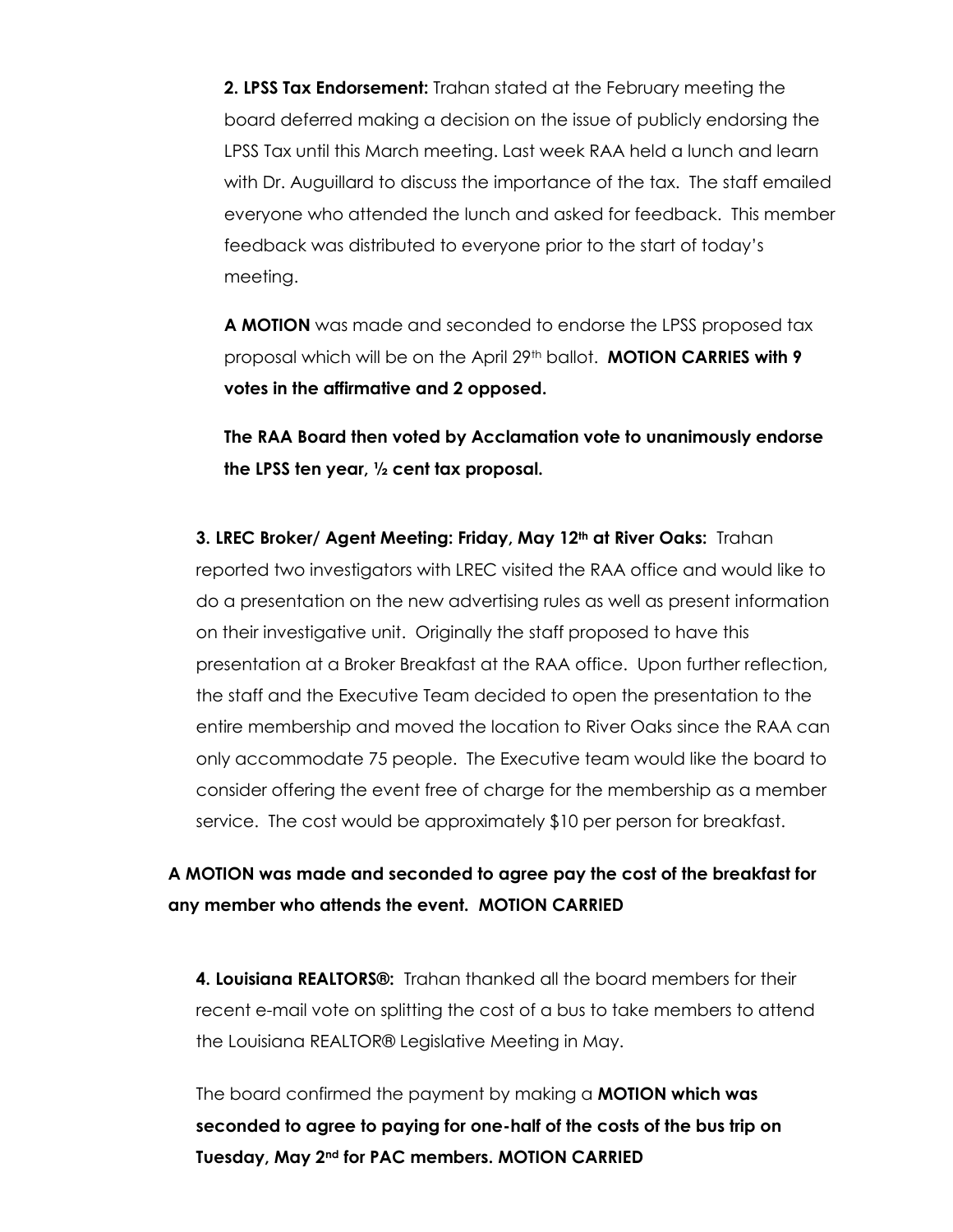Holliday then updated the board on a possible Corporate Tax for Businesses that the Governor was proposing. She will be watching this tax and will keep the board informed as things progress.

#### **VI Committee Reports:**

a. **Honor Society:** Trahan reported on the recent activity for the Honor Society.

# **A MOTION was made and seconded to Approve the minutes from the Honor Society. MOTION CARRIED**

**VII Treasurer's Report:** Harry Fuselier reported the current membership number reflected in today's report was 1408 active members and directed members to the list of new REALTORS® and Affiliate members. The Prudential Account as of February 28<sup>th</sup> was \$675,680.70.

Fuselier then referred board members to the current financials and asked if there were any questions.

### **A MOTION was made and seconded to accept the Treasurer's report. MOTION CARRIED**

**VIII CEO Report:** Susan Holliday referred the board to her attached written report. She personally thanked the board for the opportunity to attend the NAR AEI conference.

# **A MOTION was made and seconded to accept the CEO report as presented. MOTION CARRIED**

### **IX Upcoming Events: Trahan reviewed with the board the upcoming event for the RAA.**

- **1. RAA 70th Anniversary Celebration:** Wednesday, March 29th at Vermilionville from 5-8pm. Food, music and beverages. Event is free for all RAA Members and guests are \$25.
- **2. Acadiana Commercial Outlook:** Thursday, April 6<sup>th</sup> at LITE. Event is SOLD OUT!